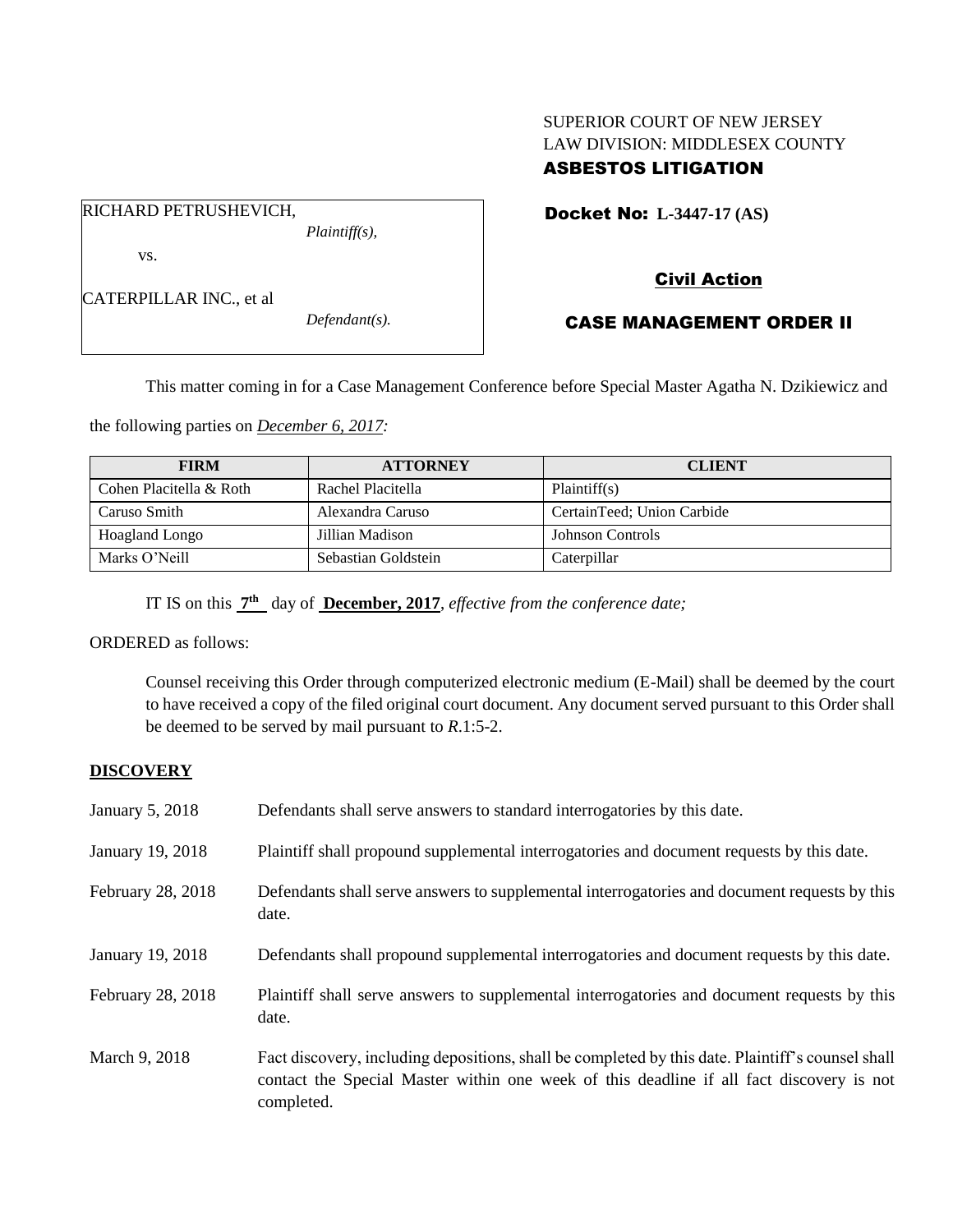#### April 9, 2018 Depositions of corporate representatives shall be completed by this date.

### **EARLY SETTLEMENT**

June 22, 2018 Settlement demands shall be served on all counsel and the Special Master by this date.

### **SUMMARY JUDGMENT MOTION PRACTICE**

- June 22, 2018 Plaintiff's counsel shall advise, in writing, of intent not to oppose motions by this date.
- July 6, 2018 Summary judgment motions shall be filed no later than this date.
- August 3, 2018 Last return date for summary judgment motions.

#### **MEDICAL DEFENSE**

- June 8, 2018 Plaintiff shall serve medical expert reports by this date.
- September 28, 2018 Defendants shall identify its medical experts and serve medical reports, if any, by this date. In addition, defendants shall notify plaintiff's counsel (as well as all counsel of record) of a joinder in an expert medical defense by this date.

### **LIABILITY EXPERT REPORTS**

| June 8, 2018       | Plaintiff shall identify its liability experts and serve liability expert reports or a certified expert<br>statement by this date or waive any opportunity to rely on liability expert testimony. |
|--------------------|---------------------------------------------------------------------------------------------------------------------------------------------------------------------------------------------------|
| September 28, 2018 | Defendants shall identify its liability experts and serve liability expert reports, if any, by this<br>date or waive any opportunity to rely on liability expert testimony.                       |

#### **EXPERT DEPOSITIONS**

October 26, 2018 Expert depositions shall be completed by this date. To the extent that plaintiff and defendant generic experts have been deposed before, the parties seeking that deposition in this case must file an application before the Special Master and demonstrate the necessity for that deposition. To the extent possible, documents requested in a deposition notice directed to an expert shall be produced three days in advance of the expert deposition. The expert shall not be required to produce documents that are readily accessible in the public domain.

### **PRE-TRIAL AND TRIAL**

| January 23, 2018           | The settlement conference previously scheduled on this date is <b>cancelled</b> .                                                                                                                                                                                                                                                              |
|----------------------------|------------------------------------------------------------------------------------------------------------------------------------------------------------------------------------------------------------------------------------------------------------------------------------------------------------------------------------------------|
| November 2, 2018 @ 10:00am | Settlement conference. All defense counsel shall appear with authority to negotiate<br>settlement and have a representative authorized to negotiate settlement available by<br>phone. Any request to be excused from the settlement conference shall be made to the<br>Special Master no later than 4:00pm of the day prior to the conference. |
| December 3, 2018           | Trial Date. (The February 20, 2018 trial date is adjourned to this date.)                                                                                                                                                                                                                                                                      |

 $\_$  ,  $\_$  ,  $\_$  ,  $\_$  ,  $\_$  ,  $\_$  ,  $\_$  ,  $\_$  ,  $\_$  ,  $\_$  ,  $\_$  ,  $\_$  ,  $\_$  ,  $\_$  ,  $\_$  ,  $\_$  ,  $\_$  ,  $\_$  ,  $\_$  ,  $\_$  ,  $\_$  ,  $\_$  ,  $\_$  ,  $\_$  ,  $\_$  ,  $\_$  ,  $\_$  ,  $\_$  ,  $\_$  ,  $\_$  ,  $\_$  ,  $\_$  ,  $\_$  ,  $\_$  ,  $\_$  ,  $\_$  ,  $\_$  ,